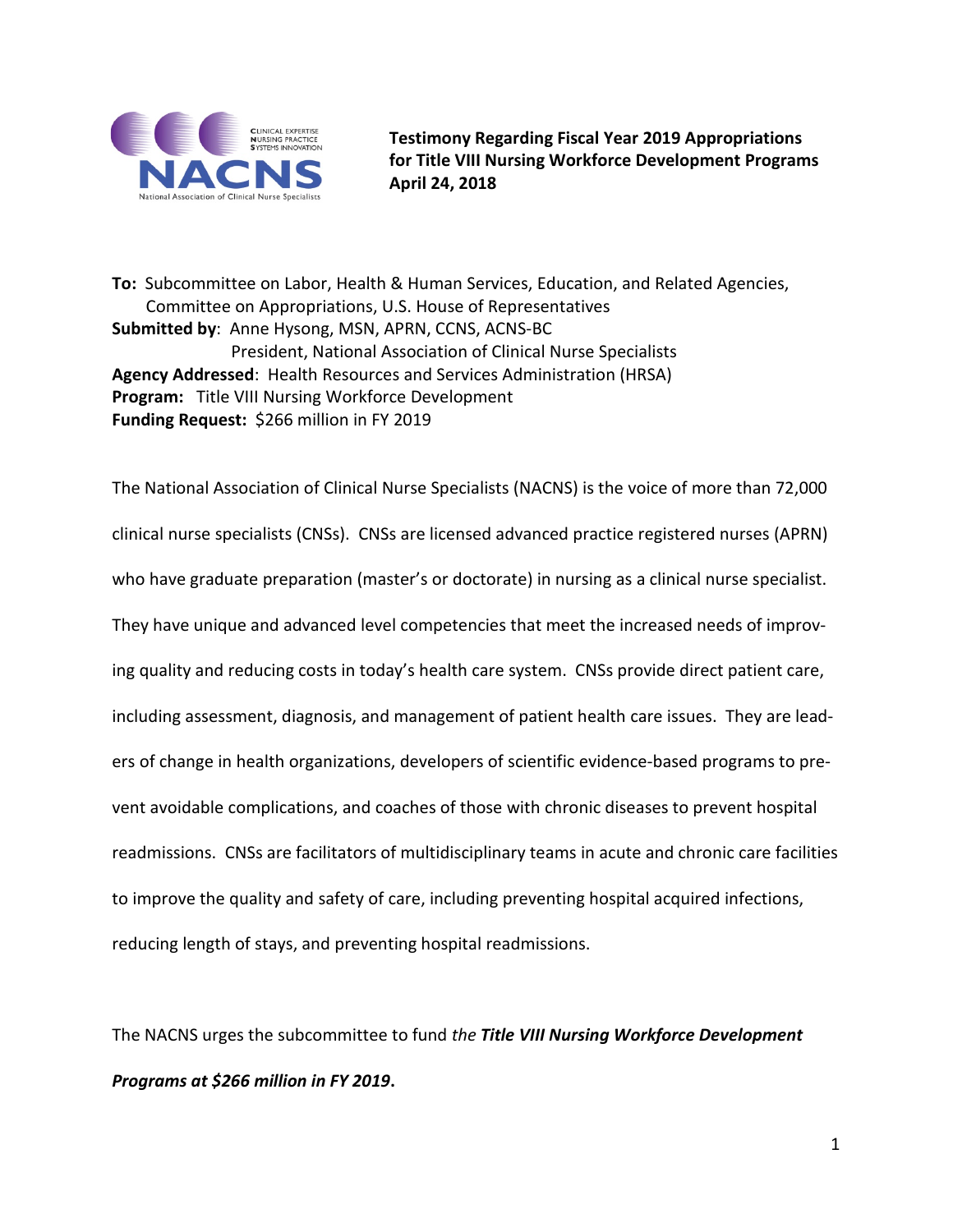According to the Bureau of Labor Statistics (BLS), the registered nurse (RN) workforce will grow 15 percent from 2016 to 2026, outpacing the seven percent average for all occupations in the U.S. economy. BLS also projects that this growth will result in 438,100 job openings, representing one of the largest numeric increases for occupations. Overall, job opportunities for nurses are expected to increase because of employment growth and the need to replace those who retire over the coming decade.

In addition, employment of APRNs is projected to grow 31 percent from 2016 to 2026, much faster than the average for all occupations. Growth will occur because of an increase in the demand for health care services, particularly in medically underserved areas such as rural areas and inner cities. According to the BLS, "[s]everal factors will contribute to this demand, including the fact that APRNs can perform many of the same services as physicians . . . [and] APRNs are becoming more widely recognized by the public as a source for primary health care." The Bureau also notes that as states change their laws to correct the current governing barriers to practice, APRNs' ability to practice to the full extent of their education, training, and certification, will be attained.

APRNs increasingly will be used in team-based models of care where they will provide preventive and primary care. APRNs also will be leading the care for the large, aging baby-boom population, which likely will experience ailments and complex conditions. Their advanced practice nursing care expertise will be tapped to keep these patients healthy and to treat those who have chronic and acute conditions.

2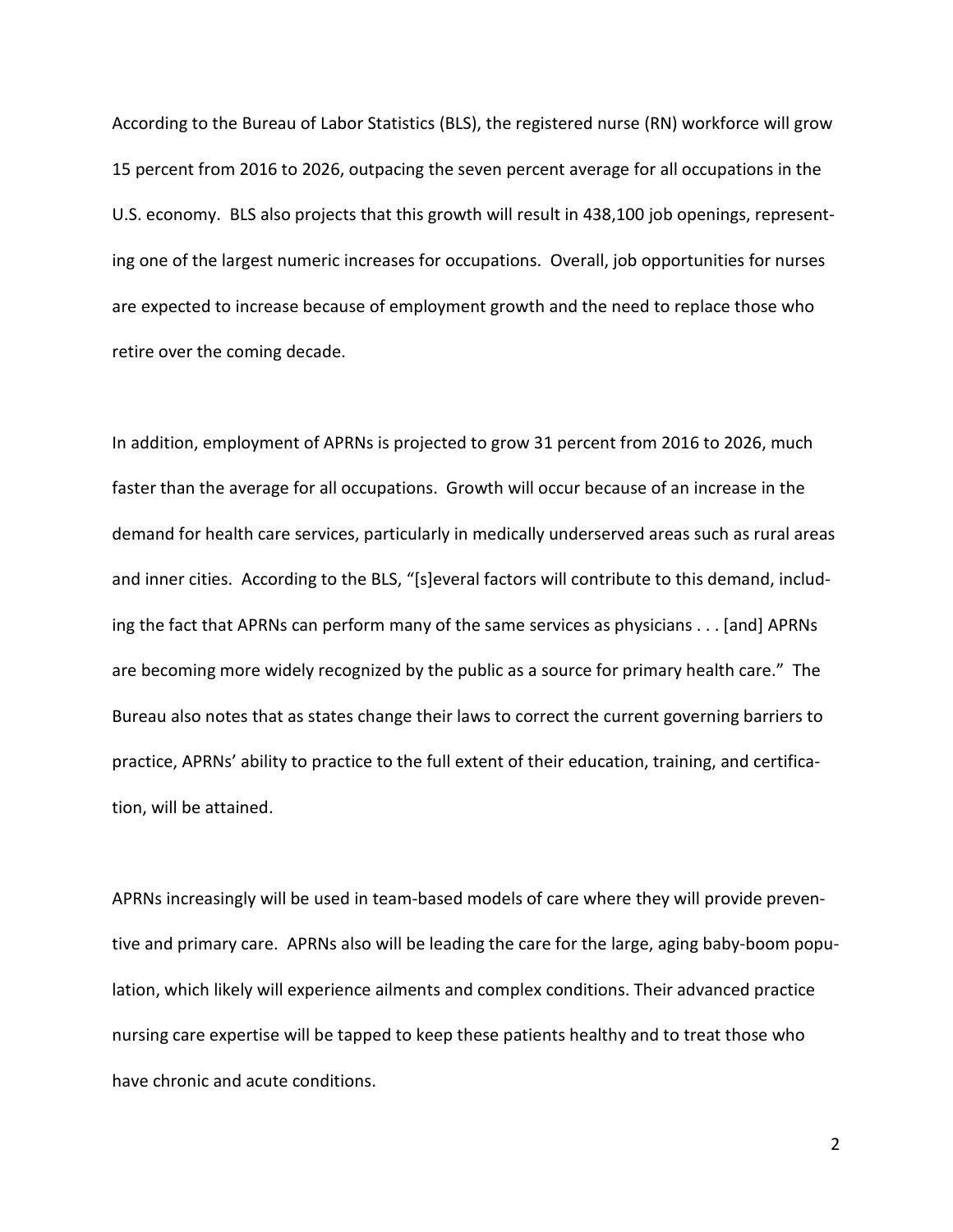BLS states that the health care sector is a critically important industrial complex for the nation. It is key to economic recovery and development with the number of jobs climbing steadily, and projected to add more jobs than any of the other occupational groups. BLS estimates that health care occupations will grow 18 percent from 2016 to 2026, much faster than the average for all occupations, adding about 2.4 million new jobs. Over three million workers are in hospital settings, which often are the largest employer in a state. Even through the Great Recession, health care has been a stimulus program generating employment and income, and nursing is the predominant occupation in the health care industry with more than 4.6 million active, licensed RNs in the United States in April 2018.

The Nursing Workforce Development Programs provide training for entry-level and advanced degree nurses to improve the access to, and quality of, health care in underserved areas. The Title VIII nursing education programs are fundamental to the infrastructure delivering quality, cost-effective health care. NACNS applauds the subcommittee's bipartisan efforts to recognize that a strong nursing workforce is essential to a health policy that provides high-value care for every dollar invested in capacity building for a 21st century nurse workforce. NACNS contends that it is critically important that Title VIII programs continue to have individual line items that include:

- P Advanced Nursing Education (Sec. 811), which contains the Advanced Education Nursing Traineeships and Nurse Anesthetist Traineeships
- P Nursing Workforce Diversity (Sec. 821)
- P Nurse Education, Practice, Quality, and Retention (Sec. 831)

3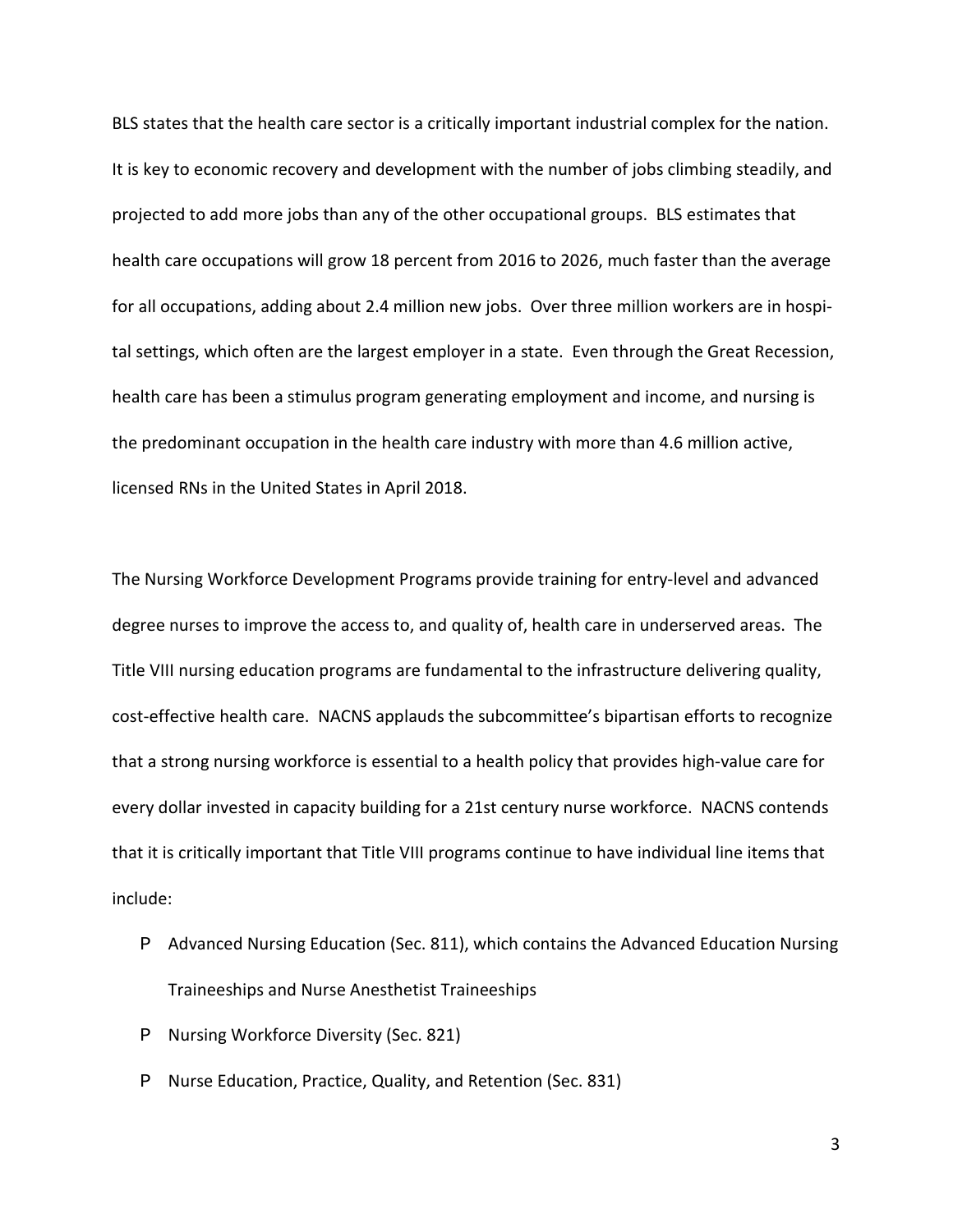- P NURSE Corps Loan Repayment and Scholarship Programs (Sec. 846)
- P Nurse Faculty Loan Program (Sec. 846A)
- P Comprehensive Geriatric Education (Sec. 855)

The current federal funding falls short of the health care inequities facing our nation today. Absent consistent support, boosts to Title VIII will not fulfill the expectation of generating quality health outcomes, nor will episodic increases in funding fill the gap generated by a nurse faculty shortage felt throughout the U.S. health system.

NACNS believes that health inequities, inflated costs, and poor quality of health care outcomes in regions of this country will not be reversed until concurrent shortages of RNs, APRNs, and qualified nurse educators are addressed. Your support will help ensure that future nurses exist who are prepared and qualified to take care of you, your family, and all those who will need our care. Without national efforts of some magnitude to match the health care reality facing the nation today, it will be difficult to avoid the adverse effects on the health of our nation from the inability of our under resourced nursing education programs to produce sufficient numbers of high quality RNs and APRNs.

In closing, NACNS urges the subcommittee to maintain the *Title VIII Nursing Workforce Development Programs by funding them at a level of \$266 million in FY 2019*.